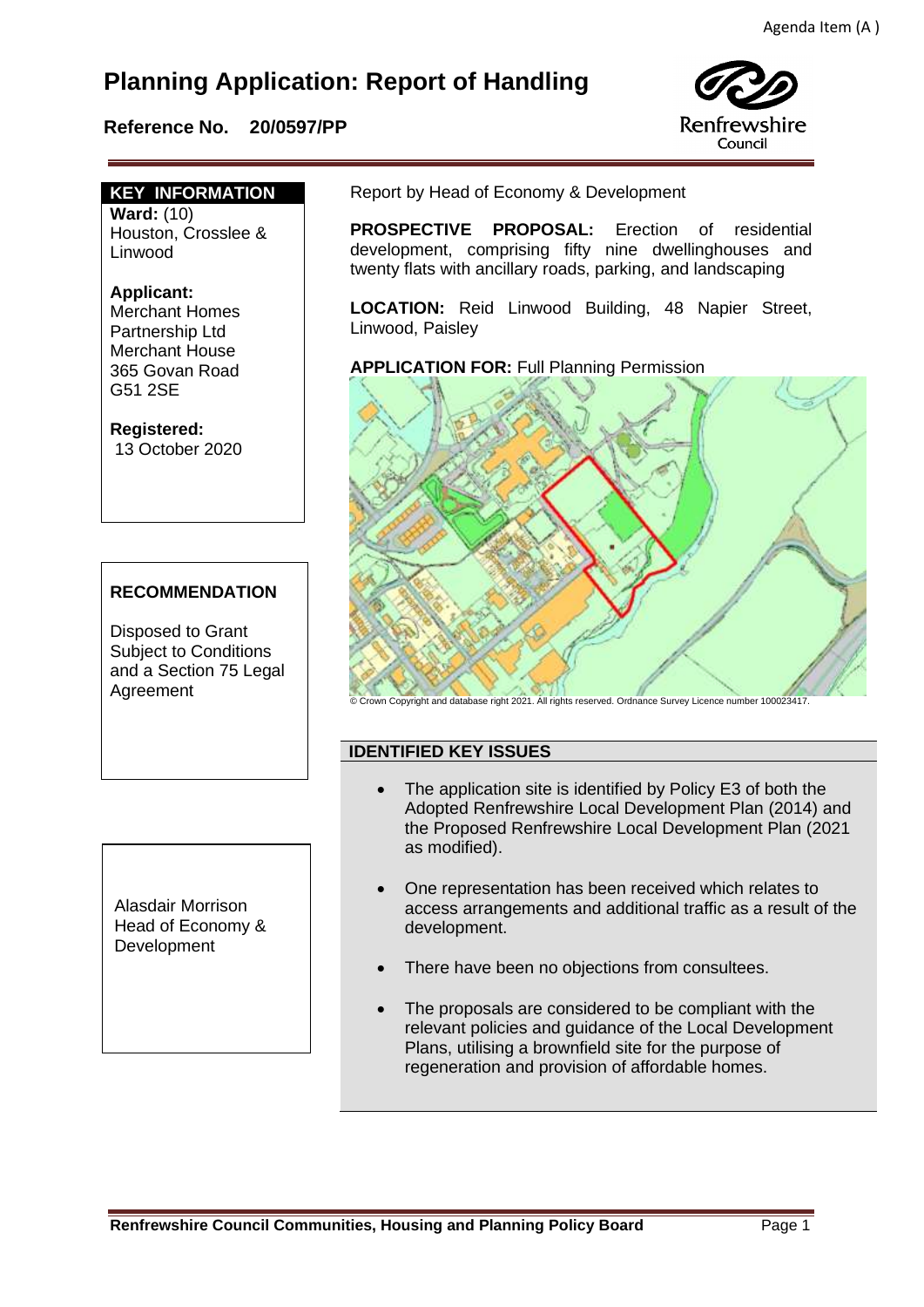## REPORT OF HANDLING FOR APPLICATION 20/0597/PP

| <b>SITE ADDRESS</b>   | Reid Linwood Building, 48 Napier Street, Linwood                                                                                                         |
|-----------------------|----------------------------------------------------------------------------------------------------------------------------------------------------------|
| <b>IPROPOSAL</b>      | development, comprising<br>nine<br>Erection of residential<br>fifty<br>dwellinghouses and twenty flats with ancillary roads, parking, and<br>landscaping |
| <b>RECOMMENDATION</b> | Disposed to Grant subject to Conditions and a Section 75 Legal<br>Agreement                                                                              |
|                       |                                                                                                                                                          |

| <b>PROPOSALS</b>    | Planning permission is sought for the erection of 59 dwellinghouses<br>and 20 flats with roads, parking and landscaping at the Reid Linwood<br>Building, 48 Napier Street, Linwood, Paisley.                                                                                                                                                                      |
|---------------------|-------------------------------------------------------------------------------------------------------------------------------------------------------------------------------------------------------------------------------------------------------------------------------------------------------------------------------------------------------------------|
|                     | The application site extends to approximately 2.6 hectares and is<br>currently occupied by vacant manufacturing buildings, and a grass<br>pitch. The land is generally flat in form.                                                                                                                                                                              |
|                     | The proposals seek to erect a mixture of terraced, semi-detached,<br>detached and cottage flats dwellings, which would be complemented<br>by areas of open space, play facilities, a network of paths and<br>landscaping along with supplementary woodland planting.                                                                                              |
|                     | There will be 51 social rented units to be managed by a Housing<br>Association (Sanctuary HA) and 28 private sector units.                                                                                                                                                                                                                                        |
|                     | Of the affordable units proposed, twenty 2 bed cottage flats, twenty<br>one 2 bed terraced units and ten 3 bed terraced units are proposed<br>with 6 units of these units wheelchair adapted. Of the private sale<br>units four 2 bed units terraced units are proposed along with twenty<br>four 3 bed consisting of terraced, semi-detached and detached units. |
|                     | Access to the development would be via the existing road opening on<br>Napier Street, with path linkages within the site and to the surrounding<br>area.                                                                                                                                                                                                          |
|                     | Parking on site would be in line with the National SCOTs Guidelines<br>and consist of 156 parking spaces for both residents and visitor<br>parking.                                                                                                                                                                                                               |
|                     | The site is bordered by Riverbrae School to the north west, further<br>business and industrial space to the south west, a Bowling Club and<br>residential properties to the west and vacant land (including woodland<br>space) to the east. The Black Cart runs to the south.                                                                                     |
| <b>SITE HISTORY</b> | 19/0758/NO - Erection of residential development.<br>Accepted<br>November 2019.                                                                                                                                                                                                                                                                                   |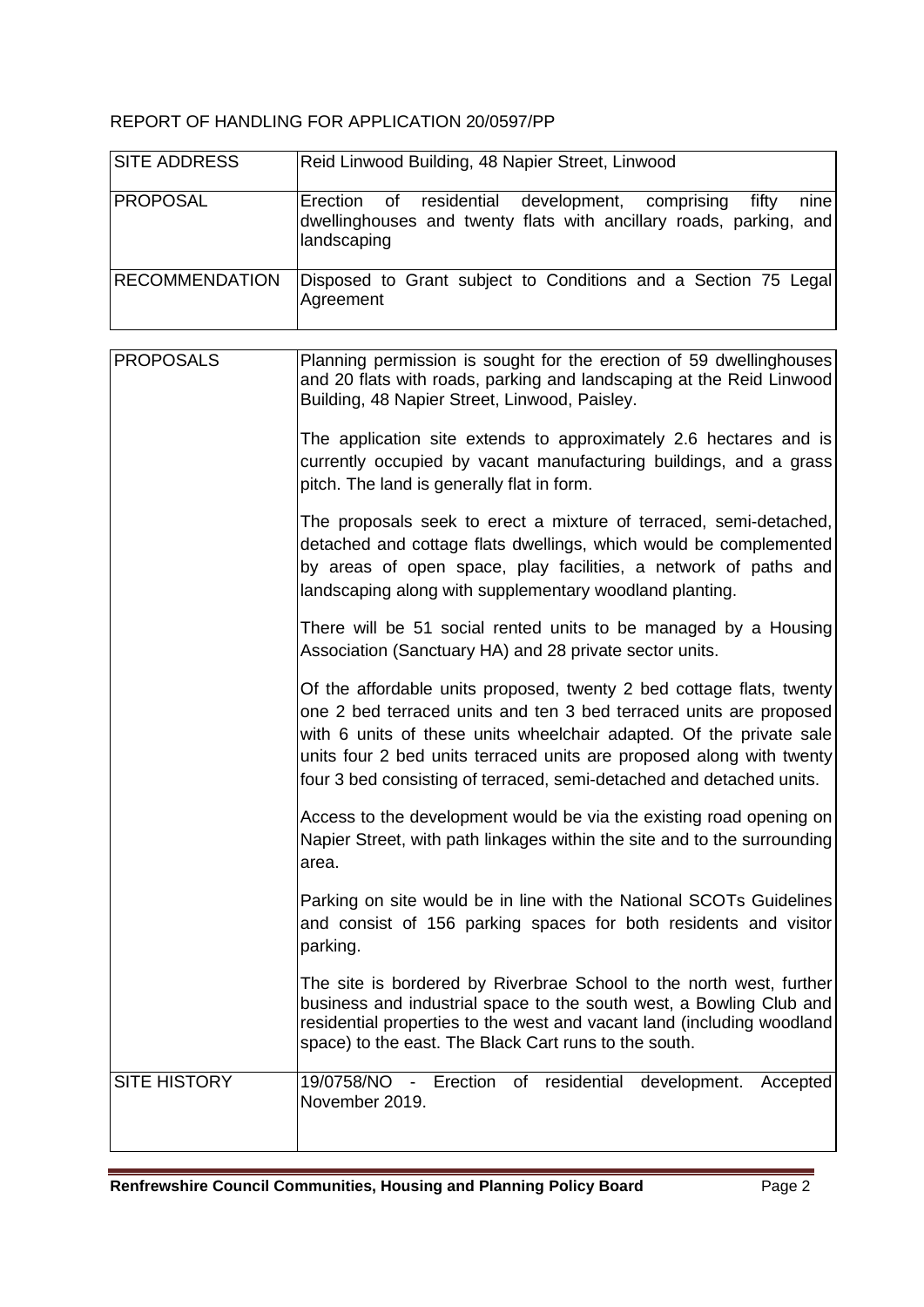| residential development. Environmental Assessment Not Required,<br>December 2019.                                                                                                                     |
|-------------------------------------------------------------------------------------------------------------------------------------------------------------------------------------------------------|
| Scottish Water - No objections.                                                                                                                                                                       |
| Glasgow Airport Safeguarding - No objections, subject to<br>conditions.                                                                                                                               |
| <b>SEPA - No objections, subject to a condition.</b><br><b>SportScotland -</b> No objections, subject to the provision of<br>compensatory measures secured through an appropriate legal<br>mechanism. |
| Communities and Housing Service (Environmental Protection) -<br>No objections subject to conditions.                                                                                                  |
| Environment and Infrastructure Services (Design Services) – No<br>objections.                                                                                                                         |
| Environment and Infrastructure Services (Roads/Traffic) - No<br>objections subject to conditions.                                                                                                     |
| One representation has been submitted which is generally supportive<br>of the proposed development. Specific points can be summarised as<br>follows:-                                                 |
| 1. Could cause issues as a result of turning vehicles and congestion<br>which may have traffic safety implications.                                                                                   |
| 2. Could an additional vehicle access point be introduced.                                                                                                                                            |
| 3. Is a traffic management plan proposed during construction works.                                                                                                                                   |
| DEVELOPMENT PLAN Adopted Renfrewshire Local Development Plan 2014                                                                                                                                     |
| Policy E3 - Transition Area<br>Policy P1 - Renfrewshire's Places                                                                                                                                      |
| Policy I1 - Connecting Places                                                                                                                                                                         |
| Policy I5 - Flooding and Drainage<br>Policy I7 - Low Carbon Developments                                                                                                                              |
| <b>New Development Supplementary Guidance 2014</b>                                                                                                                                                    |
| Delivering the Economic Strategy: Economic Development<br>$\bullet$<br>Criteria                                                                                                                       |
| Delivering the Places Strategy: Places Development Criteria<br>and Places Checklist                                                                                                                   |
| Delivering the Infrastructure Strategy: Connecting Places and<br><b>Flooding and Drainage</b>                                                                                                         |
| Proposed Renfrewshire Local Development Plan (2021 as<br>amended)<br>Policy E3 - Transition Areas                                                                                                     |
|                                                                                                                                                                                                       |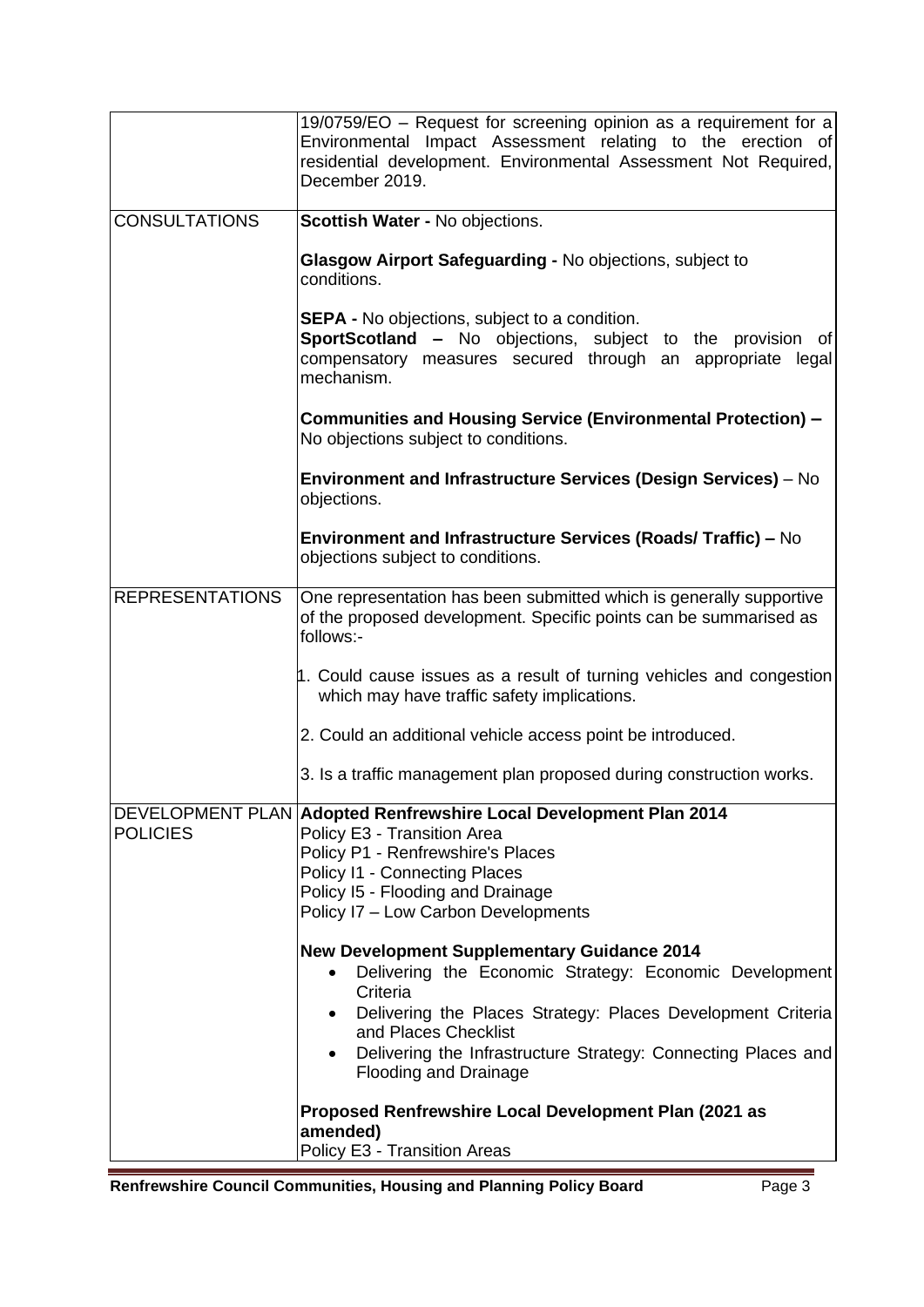|                   | Policy P1 - Renfrewshire's Places<br>Policy P3 - Housing Mix and Affordable Housing<br>Policy P6 - Open Space<br>Policy I1 - Connecting Places<br>Policy I3 - Flooding and Drainage<br>Policy I5 - Waste Management<br>Policy I7 - Zero & Low Carbon Buildings<br>Policy 18 - Developer Contributions<br><b>Draft Proposed New Development Supplementary Guidance 2019</b><br>Delivering the Economic Strategy: Economic Development<br>٠<br>Criteria<br>Delivering the Places Strategy: Affordable Housing; Open<br>Space; and Open Space Provision in New Developments<br>Delivering the Infrastructure Strategy: Connecting Places;<br>Provision for Waste Recycling in New Developments;<br>Flooding and Drainage; Zero and Low Carbon Buildings; and<br><b>Developer Contributions</b><br>Delivering the Environment Strategy: Noise and Contaminated<br>Land<br><b>Material considerations</b><br>Renfrewshire's Places Residential Design Guide March 2015 |
|-------------------|-------------------------------------------------------------------------------------------------------------------------------------------------------------------------------------------------------------------------------------------------------------------------------------------------------------------------------------------------------------------------------------------------------------------------------------------------------------------------------------------------------------------------------------------------------------------------------------------------------------------------------------------------------------------------------------------------------------------------------------------------------------------------------------------------------------------------------------------------------------------------------------------------------------------------------------------------------------------|
| <b>PLANNING</b>   |                                                                                                                                                                                                                                                                                                                                                                                                                                                                                                                                                                                                                                                                                                                                                                                                                                                                                                                                                                   |
| <b>ASSESSMENT</b> | The application site is covered by Policy E3 'Transition Areas' of<br>both the Adopted and Proposed Renfrewshire Local Development<br>Plans to support a range of uses, so long as they can co-exist with<br>existing surrounding development, having no significant impact on the<br>character or amenity of the surrounding area.                                                                                                                                                                                                                                                                                                                                                                                                                                                                                                                                                                                                                               |
|                   | In this regard, the area is characterised by a mix of uses including<br>residential units, a bowling club, a school as well as business and<br>commercial uses all of which currently co-exist well within the mixed<br>use area.                                                                                                                                                                                                                                                                                                                                                                                                                                                                                                                                                                                                                                                                                                                                 |
|                   | The principle of development is therefore considered to be acceptable<br>for the location, subject to further consideration against all other<br>relevant policies in both the current Adopted Local Development Plan<br>and the Proposed Local Development Plan.                                                                                                                                                                                                                                                                                                                                                                                                                                                                                                                                                                                                                                                                                                 |
|                   | Policy P3 of the Proposed Renfrewshire Local Development Plan<br>is applicable to the assessment of the proposals, as it seeks to ensure<br>that on residential sites, a mix of housing types are encouraged to<br>meet current and future housing needs and support sustainable mixed<br>communities in Renfrewshire.                                                                                                                                                                                                                                                                                                                                                                                                                                                                                                                                                                                                                                            |
|                   | In this case, the nature of the development is in accordance with the<br>above policies. The dwellings provide a range of house types and size<br>appropriate for the housing market area including and an element of<br>affordable provision for Sanctuary Housing Association, in line with<br>Renfrewshire's Strategic Housing Investment Plan and Renfrewshire<br>Local Housing Strategy.                                                                                                                                                                                                                                                                                                                                                                                                                                                                                                                                                                     |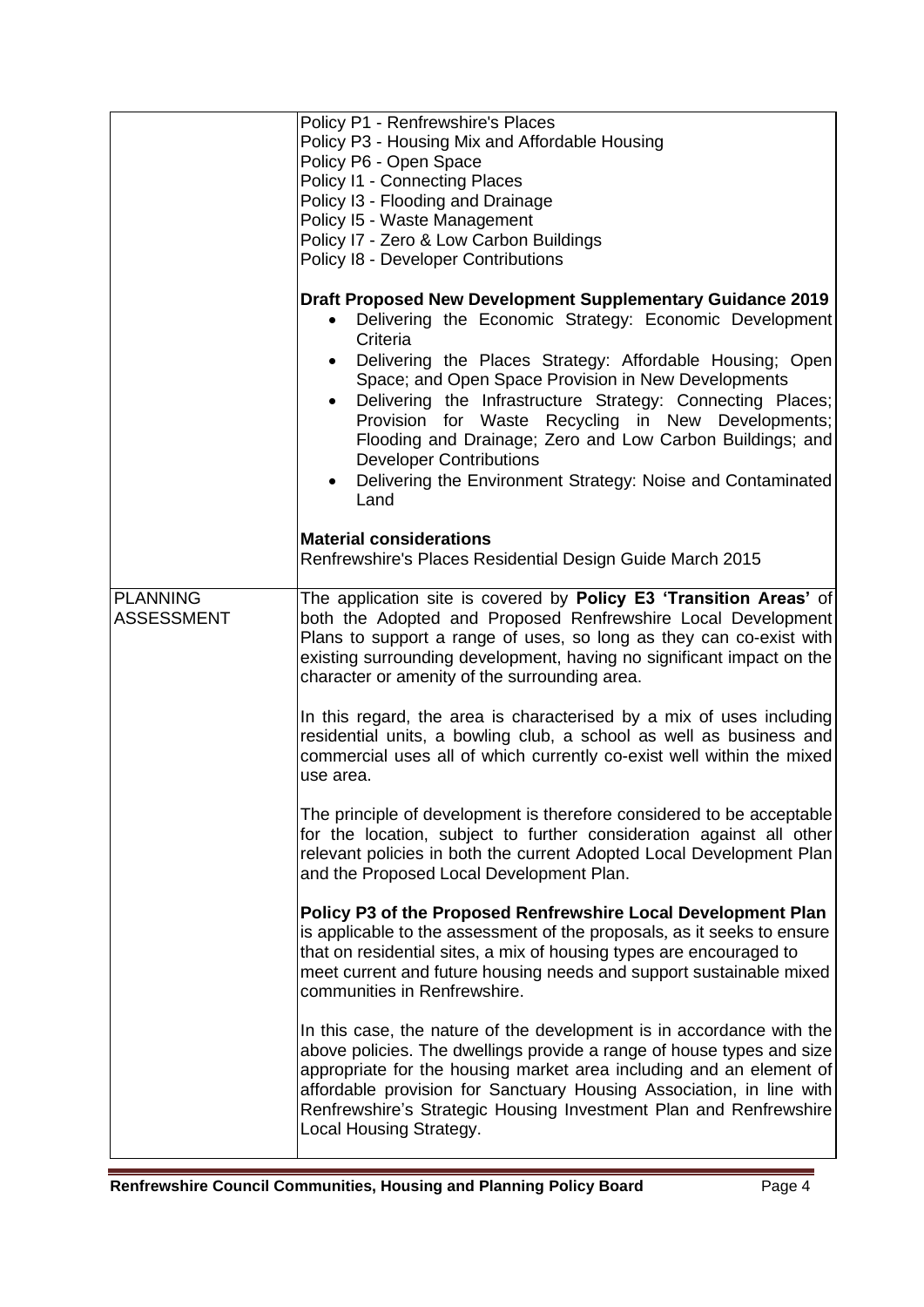| Considering Policy P6 - Open Space, of the Proposed<br>Renfrewshire Local Development Plan, the northern portion of the<br>site incorporates a former informal pitch area which has not been in<br>active use since the closure of the industrial operation. The pitch was<br>also only initially provided for the use of employees, however over a<br>period of time the site owners installed goal posts and it became a<br>home pitch for one of the local teams. The local team in question now<br>utilises alternative facilities.                                                                                                                                                                                                                                                                                                                                                                                              |
|--------------------------------------------------------------------------------------------------------------------------------------------------------------------------------------------------------------------------------------------------------------------------------------------------------------------------------------------------------------------------------------------------------------------------------------------------------------------------------------------------------------------------------------------------------------------------------------------------------------------------------------------------------------------------------------------------------------------------------------------------------------------------------------------------------------------------------------------------------------------------------------------------------------------------------------|
| To mitigate against this loss of this pitch to the local area and also to<br>comply with the Proposed Local Development Plan, the applicant<br>undertook an extensive and comprehensive review of pitch provision<br>along with need and demand in the area.                                                                                                                                                                                                                                                                                                                                                                                                                                                                                                                                                                                                                                                                         |
| In seeking to meet the requirements of SportScotland, in relation to<br>the loss of an outdoor sports facility, the applicant will make a<br>payment of £130,000 compensatory monies to be used in the creation<br>of new pitch facilities in the local area. It is proposed this payment will<br>be used to build a small-sided synthetic training pitch adjacent to the<br>main full-size 3G pitch at the Mossedge Village, some 500m from the<br>site. As such it is considered that the proposal complies with Scottish<br>Planning Policy, and SportScotland has no objection to the application<br>on the condition that the compensatory measures referred to are<br>secured through an appropriate legal mechanism attached to the<br>permission to ensure their timely delivery. This legal mechanism will<br>be a Section 75 contribution and a contract between the developer<br>and Linwood Community Development Trust. |
| With regard to the detailed design, layout and access arrangements,<br>the following requires to be considered:                                                                                                                                                                                                                                                                                                                                                                                                                                                                                                                                                                                                                                                                                                                                                                                                                      |
| <b>Residential Amenity</b><br>The layout creates a residential environment which respects privacy,<br>provides a good outlook, with appropriate garden sizes and overall a<br>good and well considered development pattern. The development is<br>augmented by the retention and maintenance of existing trees and the<br>planting of new trees and additional landscaped features, particularly<br>to the south at the border with the Black Cart.                                                                                                                                                                                                                                                                                                                                                                                                                                                                                  |
| The layout is considered acceptable, achieving a good level of<br>amenity and the creation of a safe and pleasant environment. The<br>development would adequately respond to the surrounding areas, by<br>achieving appropriate residential frontage and streetscape as well as<br>appropriate connections and links.                                                                                                                                                                                                                                                                                                                                                                                                                                                                                                                                                                                                               |
| <b>Connectivity and access to Spaces and, Streets</b><br>The layout incorporates good, well looked over, lit pedestrian links.<br>The roads incorporated into the layout provide traffic calming<br>measures including; varying road widths, breaks in roadway and<br>changes in road material to ensure pedestrian safety in a key principle<br>in terms of movement around the site.                                                                                                                                                                                                                                                                                                                                                                                                                                                                                                                                               |
|                                                                                                                                                                                                                                                                                                                                                                                                                                                                                                                                                                                                                                                                                                                                                                                                                                                                                                                                      |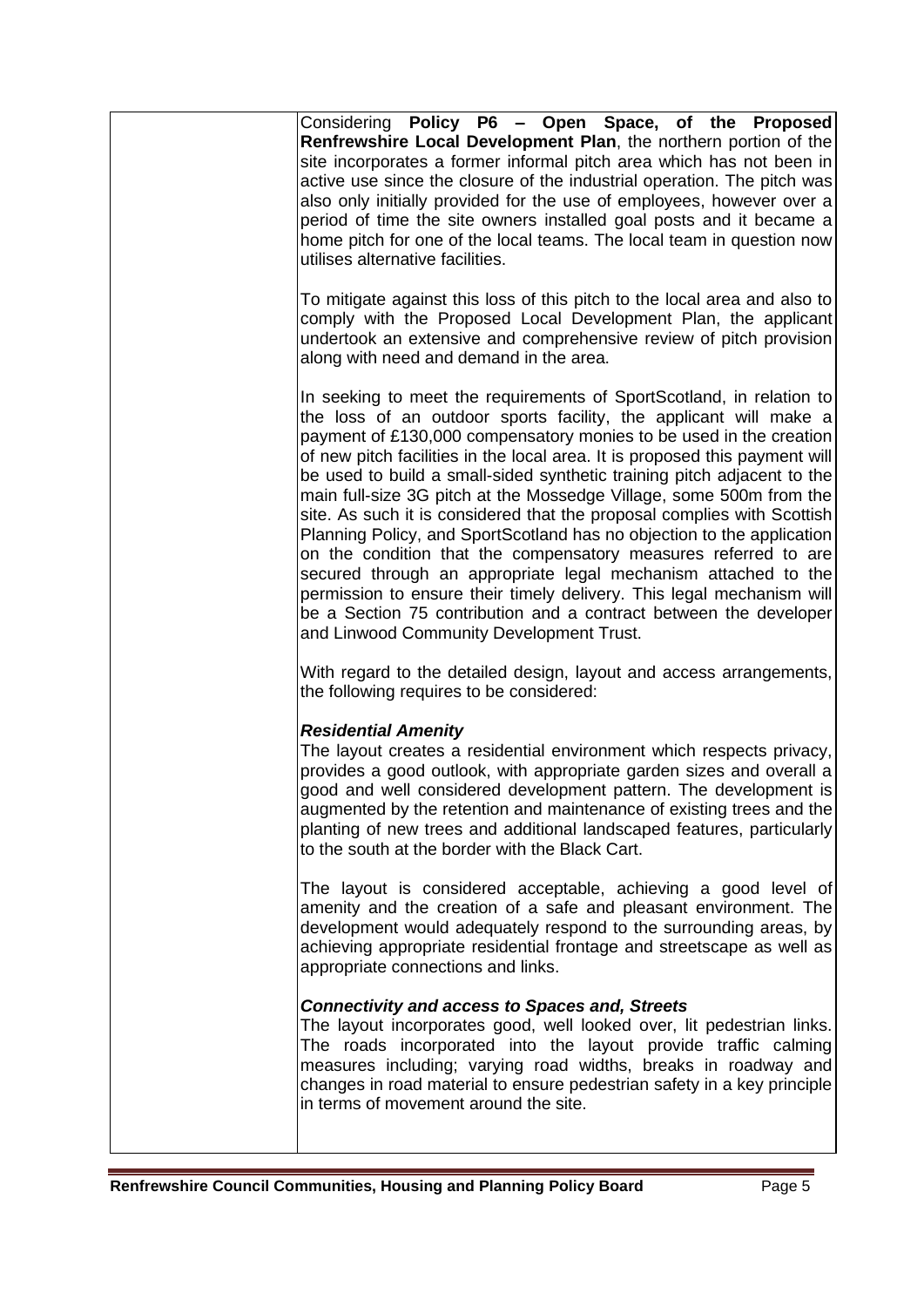| Access to the site for vehicles would be taken from Napier Street, as<br>per the existing road network layout, in the interests of sustainability                                                                                                                                                                                                                                                                                               |  |
|-------------------------------------------------------------------------------------------------------------------------------------------------------------------------------------------------------------------------------------------------------------------------------------------------------------------------------------------------------------------------------------------------------------------------------------------------|--|
| (utilisation of existing infrastructure), with upgrading to be undertaken<br>as necessary.                                                                                                                                                                                                                                                                                                                                                      |  |
| In addition to the above, the developer has included the access road<br>on Napier Street within the application site boundary in order to<br>provide improvements to the existing access to the proposed<br>development. Currently the access road is in a poor condition given<br>the previous use of this site for manufacturing purposes. Overall, this<br>enhancement would also benefit the wider area in terms of amenity<br>and outlook. |  |
| Sufficient residential and visitor parking would also be provided and<br>dispersed throughout the site and be in line with all guidelines.                                                                                                                                                                                                                                                                                                      |  |
| The representation regarding this proposal highlights pedestrian and<br>traffic safety and this has been addressed above in relation to the<br>proposed development. The Director of Environment & Infrastructure<br>(Roads) has no objections to the layout.                                                                                                                                                                                   |  |
| <b>Design, Plot Configuration and Finishing Materials</b><br>In terms of density and form the units, a range of choice of units, sizes<br>and tenure has been provided by the development.                                                                                                                                                                                                                                                      |  |
| Finishing materials proposed are complementary to the surrounding<br>area.                                                                                                                                                                                                                                                                                                                                                                      |  |
| <b>Boundaries and Open Space</b><br>The development proposes the retention of an area of woodland to<br>the south and south east with a sustainable drainage feature area<br>close to the site entrance and a designated open space/ play area<br>located to the northern portion of the site also, enhancing the amenity<br>of the development.                                                                                                |  |
| Soft (hedging & shrubbery) boundary treatments are to feature around<br>and within the development.                                                                                                                                                                                                                                                                                                                                             |  |
| <b>Water Management and Site Levels</b><br>The drawings and documentation submitted adequately address the<br>requirements for drainage and sewerage provision at the site, to the<br>satisfaction of SEPA and Scottish Water.                                                                                                                                                                                                                  |  |
| Considering the provisions of Policy I7, the applicant has provided an<br>Energy and Sustainability Statement which outlines a number of<br>measures to be implemented in the design and build of the proposed<br>dwellings which would ensure the development contributes to the<br>Scottish Government's renewable targets, including solar panels.                                                                                           |  |
| In order to support the development and mitigate against the loss of<br>an informal area of open space associated with the former use, the<br>applicant has agreed to enter into a Section 75 legal agreement in<br>accordance<br>with<br>the<br>provisions<br><b>Policy</b><br>'Developer<br>of<br><b>18</b>                                                                                                                                   |  |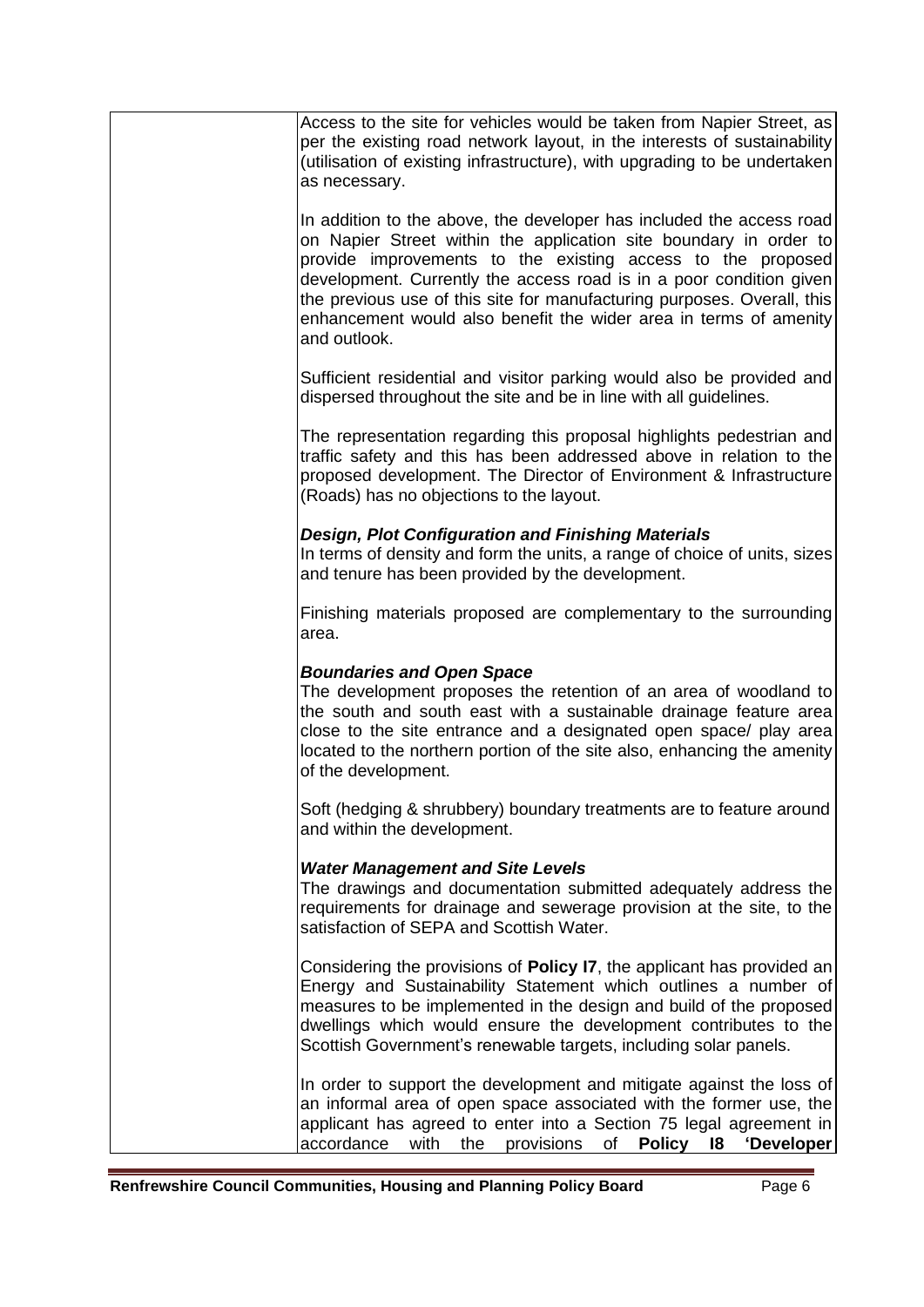|                       | <b>Contributions'.</b> The terms of this requirement are outlined above.                                                                                                                                                |
|-----------------------|-------------------------------------------------------------------------------------------------------------------------------------------------------------------------------------------------------------------------|
|                       | <b>Conclusion</b><br>In summary, it is considered that the proposal would be in a<br>sustainable location within an area allocated for development in the<br>Adopted and Proposed Renfrewshire Local Development Plans. |
|                       | It would deliver a well-designed housing site within an appropriate<br>setting and would support the objectives of Renfrewshire's Local<br>Housing Strategy and Strategic Housing Investment Plan.                      |
| <b>RECOMMENDATION</b> | Disposed to Grant Subject to Conditions and a Section 75 Legal<br>Agreement                                                                                                                                             |

#### **Reason for Decision**

The proposal accords with the provisions of the Development Plan and there were no material consideration which outweighed the presumption in favour of development according with the Development Plan.

A Section 75 Agreement requires to be concluded to secure financial contributions in relation to open space provision.

## **Conditions**

- 1. That no development works shall commence on site until the applicant submits for the written approval of the Planning Authority:
	- a) a Site Investigation report (characterising the nature and extent of any soil, water and gas contamination within the site); and, if remedial works are recommended therein
	- b) a Remediation Strategy and Implementation Plan identifying the proposed methods for implementing all remedial recommendations contained with the site investigation report prepared in accordance with current authoritative technical guidance.

Reason: To ensure that the site will be made suitable for its proposed use.

- 2. Prior to commencement of use of the facility hereby approved, the developer shall submit for the written approval of the Planning Authority:
	- a) a Verification Report confirming completion of the works specified within the approved Remediation Strategy and Implementation Plan; or
	- b) where remediation works are not required but soils are to be imported to site, a Verification Report confirming imported materials are suitable for use.

Reason: To demonstrate that works required to make the site suitable for use have been completed.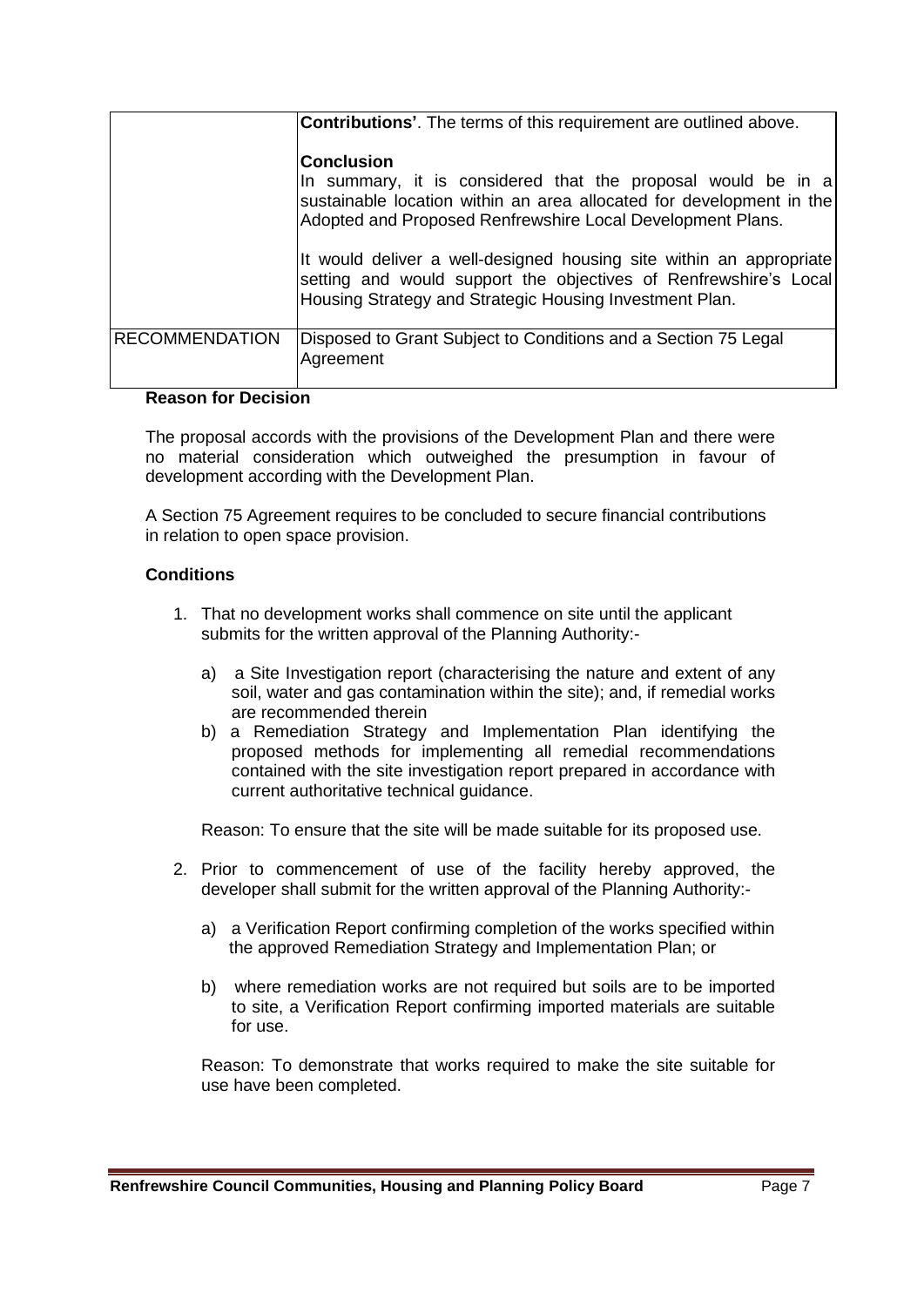3. Prior to the commencement of any development works on site, the developer shall submit for the written approval of the Planning Authority a noise assessment to determine the impact of noise sources on the development. The noise assessment shall be undertaken using appropriate methodology and taking cognisance of the quantitative and qualitative means of assessment, as described within the Scottish Government's Technical Advice Note: Assessment of Noise. Appropriate mitigation shall be included as part of the noise assessment. The quoted levels shall be achieved as described, unless otherwise agreed in writing with the Planning Authority.

Reason: In the interests of residential amenity.

4. That before development starts, full details of the design and location of all fences and walls to be erected on the site shall be submitted to, and approved in writing by, the Planning Authority.

Reason: These details have not been submitted.

5. Prior to the occupation of each dwellinghouse hereby permitted, all boundary treatments associated with the dweelinghouse, approved under the provisions of condition 4 shall be erected;

Reason: To safeguard the amenity of future residents.

6. That before any development of the site commences a scheme of landscaping shall be submitted to and approved in writing by the Planning Authority ; the scheme shall include:- (a) details of any earth moulding and hard landscaping, grass seeding and turfing; (b) a scheme of tree and shrub planting, incorporating details of the number, variety and size of trees and shrubs to be planted; (c) an indication of all existing trees and hedgerows, plus details of those to be retained, and measures for their protection in the course of development, and (d) details of the phasing of these works.

Reason: In the interests of the visual amenity of the area and to avoid endangering the safe movement of aircraft and the operation of Glasgow Airport through the attraction of birds and the increase in the bird hazard risk of the application site.

7. That prior to occupation of the last dwellinghouse within the development hereby permitted, all planting, seeding turfing and earth moulding included in the scheme of landscaping and planting, approved under the provisions of Condition 6 above, shall be completed; and any trees, shrubs, or areas of grass which die, are removed, damaged, or diseased within 5 years of the completion of the development, shall be replaced in the next planting season with others of a similar size and species.

Reason: In the interests of amenity.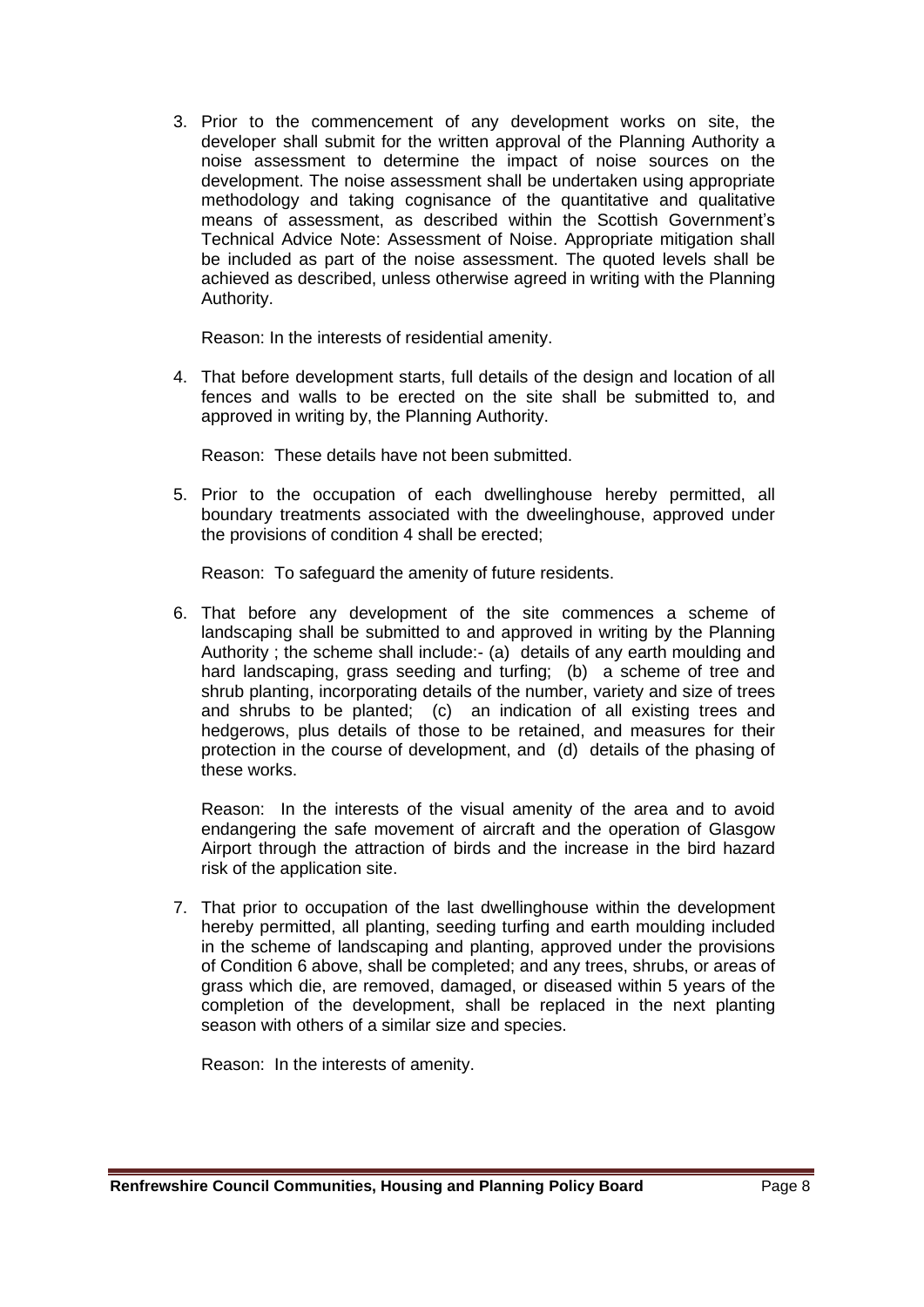8. Notwithstanding the permission hereby given, no construction works shall take place on site until the developer confirms in writing to the Planning Authority that a connection to the public sewer for foul drainage has been achieved.

Reason: To ensure adequate drainage from the development.

9. Prior to the occupation of any dwelling hereby approved, the developer shall provide traffic calming measures on Napier Street from the junction of Dunlop Street to the development site. The traffic calming shall incorporate pedestrians crossing facilities where possible, and extend the give way line for Napier Gardens to improve sightlines.

Reason: In the interests of traffic and pedestrian safety.

10. Prior to the commencement of any construction works on site, the developer shall provide for the written approval of the Planning Authority a Construction Traffic Management Plan with robust measures to minimise the impact of the construction phase.

Reason: In the interests of traffic and pedestrian safety.

- 11. Prior to commencement of any construction works on site, the developer shall submit for the written approval of the Planning Authority, full details of the Locally Equipped Play Area (LEAP) to be provided within the curtilage of the site. Thereafter, the LEAP shall be constructed in accordance with the detail finally approved, prior to occupation of the last dwelling within the development hereby approved.
- 12. That prior to the commencement of development, the applicant shall submit for the written approval of Renfrewshire Council as Planning Authority, an Arboricultural Method Statement and Tree Management and Maintenance Plan for the site. For the avoidance of doubt, the Arboricultural Method Statement shall contain details of the existing trees, shrubs, hedgerows and how the trees will be retained and protected (and measures for their protection) on site through the construction phase and future use of the site along with a comprehensive Tree Management and Maintenance Plan which will contain details on the monitoring of growth and condition of existing trees. As well as this there is the requirement for a scheme of new tree, shrub and hedge planting and grass seeding and/or turfing; measures to promote biodiversity gain at the site, the phased implementation of the proposed landscaping, and details of the management and maintenance of landscaped areas. The scheme thereafter approved shall be implemented on site in accordance with the phasing plan, and maintained thereafter in accordance with the maintenance details.

Reason: To ensure that works are undertaken to a satisfactory standard in the interests of natural heritage and to ensure a suitable landscape strategy is developed for the site in the interests of visual amenity and biodiversity.